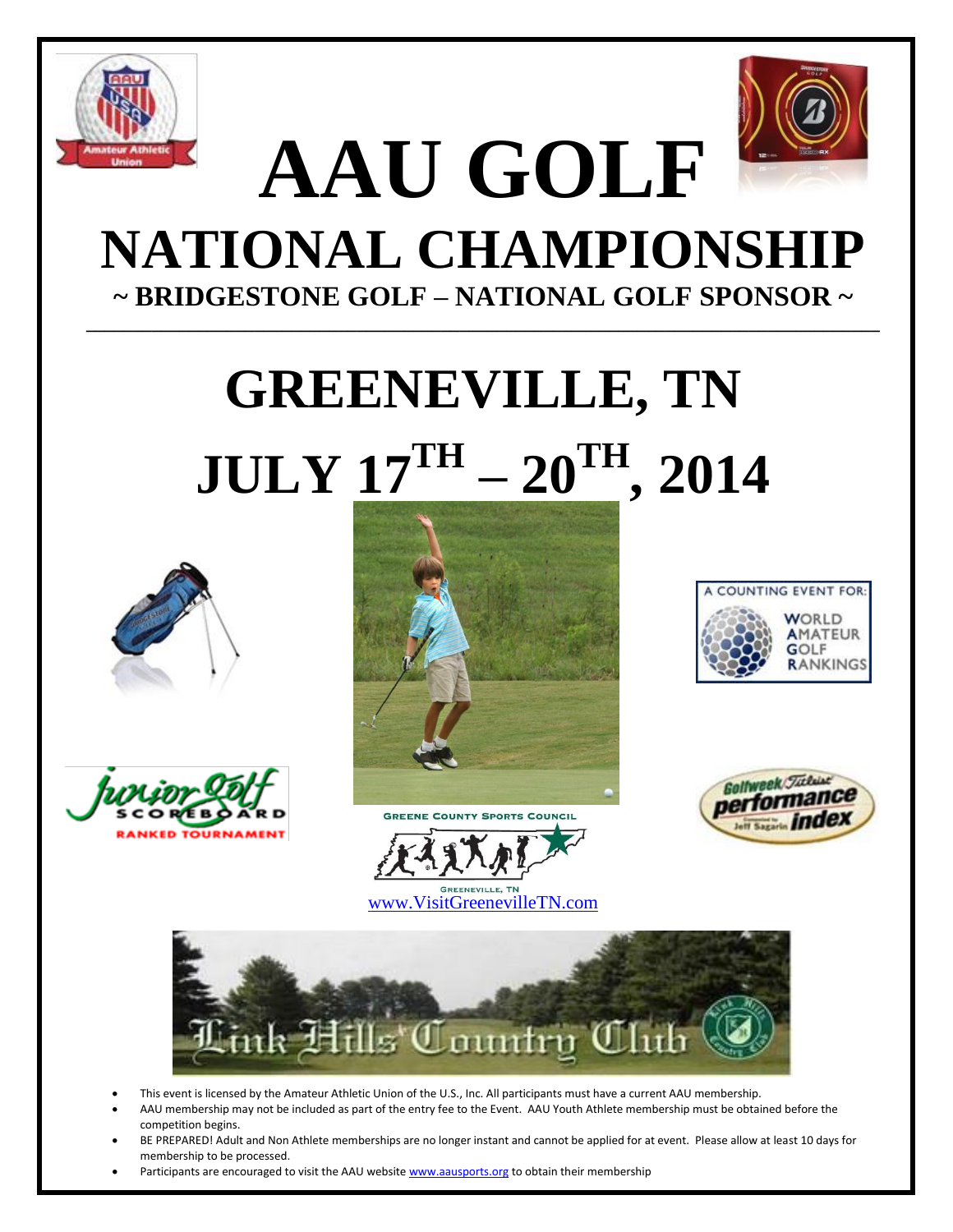

GREENEVILLE, TN

2014 AAU GOLF NATIONAL CHAMPIONSHIP



**BRIDGESTONE GOLF - NATIONAL AAU GOLF SPONSOR** 

AAU NATIONAL LONG DRIVE FINALS BY SKYCADDIE

| <b>LOCATION:</b>       | LINK HILLS COUNTRY CLUB - 1325 E. Allens Bridge Rd., Greeneville, TN 37743<br>www.linkhills.com                                                                                                                                                                                                                                                                                                                       |  |  |  |
|------------------------|-----------------------------------------------------------------------------------------------------------------------------------------------------------------------------------------------------------------------------------------------------------------------------------------------------------------------------------------------------------------------------------------------------------------------|--|--|--|
| <b>DATES:</b>          | <b>JULY 17TH - JULY 20TH, 2014</b>                                                                                                                                                                                                                                                                                                                                                                                    |  |  |  |
| THURSDAY, JULY 17TH:   | 1 parent, 1 Junior Practice Round Special (Optional)<br>\$42 - Inludes 1 Cart. Call Pro Shop for Tee Time: 423-639-2961.<br>9:00 AM -12:00 PM (Noon) - REGISTRATION & Mandatory Rules Meeting (12 PM)<br>1:00 PM (Shotgun Start) - Practice Round for all age groups                                                                                                                                                  |  |  |  |
| FRIDAY, JULY 18TH:     |                                                                                                                                                                                                                                                                                                                                                                                                                       |  |  |  |
| SATURDAY, JULY 19TH:   | 8:00 AM $-1^{ST}$ Round Golf Competition for all age groups.                                                                                                                                                                                                                                                                                                                                                          |  |  |  |
|                        | Long Drive Contest (After Saturday Golf, open to Boys & Girls all age groups)<br>Chip & Putting Contest (After Saturday Golf for 6U, 8U, 10U & 12U only)                                                                                                                                                                                                                                                              |  |  |  |
| SUNDAY, JULY 20TH:     | 6:00 PM - Athletes Pool Party (Includes Awards for Long Drive, Chip & Putting Contests)<br>8:00 AM $-2^{ND}$ Round Golf Competition for all age groups.<br>*Awards presented after completion of each age group finals.                                                                                                                                                                                               |  |  |  |
| <b>AGE DIVISIONS:</b>  | June 1 <sup>ST,</sup> 2014 is the determining date for the age of the competitor for all AAU Golf.                                                                                                                                                                                                                                                                                                                    |  |  |  |
| <b>MEMBERSHIP:</b>     | Players must present their AAU Membership card at check-in.                                                                                                                                                                                                                                                                                                                                                           |  |  |  |
|                        | Athlete memberships (\$14) can be purchased at www.aausports.org.                                                                                                                                                                                                                                                                                                                                                     |  |  |  |
| <b>ENTRY FEE:</b>      | \$125/athlete in 10U, 12U, 14U, 16U & 18U divisions. Tournament 18 holes daily, includes<br>practice rd.<br>\$100/athlete in 6U & 8U divisions. Tournament 9 holes daily, includes 18 hole practice rd.                                                                                                                                                                                                               |  |  |  |
|                        | <b>INCLUDES:</b><br>Friday practice round, Saturday & Sunday Competition Rounds.                                                                                                                                                                                                                                                                                                                                      |  |  |  |
|                        | Long Drive, Chipping & Putting contests.                                                                                                                                                                                                                                                                                                                                                                              |  |  |  |
|                        | Pizza, Pool Party & Speaker (TBA).<br>$\overline{\phantom{a}}$<br>\$5,000 College Scholarship for a Hole-In-One on Hole #6 both days.                                                                                                                                                                                                                                                                                 |  |  |  |
|                        | Bridgestone Golf Balls to every player.                                                                                                                                                                                                                                                                                                                                                                               |  |  |  |
|                        | Bridgestone Carry Golf Bags to each age group Champion.                                                                                                                                                                                                                                                                                                                                                               |  |  |  |
| <b>ENTRY DEADLINE:</b> | Completed forms, with entry fee must be received by WEDNESDAY, JULY 16 <sup>TH</sup> , 2014.<br>Fees paid by: PayPal (BHDAWG@aol.com), Visa, MasterCard or Check with Entry Form.<br>Checks should be made payable to AAU Junior Golf. All fees are non-refundable.<br>All entry forms and fees should be sent to:<br>2014 AAU Junior Golf Championship<br>Attn: Bill Harper<br>839 Timber Trace<br>Cordova, TN 38018 |  |  |  |
| <b>HOUSING:</b>        | HAMPTON INN - 3130 E. Andrew Johnson Hwy, Greenville, TN 37745 (423-638-3735)                                                                                                                                                                                                                                                                                                                                         |  |  |  |
|                        | QUALITY INN -3160 E. Andrew Johnson Hwy, Greenville, TN 37745 (423-638-7511)<br>GENERAL MORGAN INN - 111 N. Main St. (800-223-2679)                                                                                                                                                                                                                                                                                   |  |  |  |
|                        | ALL Greenville Lodging: AAU Golf Room Rate Guarantee Max \$90 + Tax                                                                                                                                                                                                                                                                                                                                                   |  |  |  |
|                        | <b>COUNTING EVENT FOR:</b><br><b>GREENE COUNTY SPORTS COUNCIL</b>                                                                                                                                                                                                                                                                                                                                                     |  |  |  |
| 社文艺人力                  | Golfweek/Ticlair<br>1<br>WORLD<br>performance<br>AMATEUR<br>Jeff Sagarin index<br>3OLF<br>RANKINGS                                                                                                                                                                                                                                                                                                                    |  |  |  |